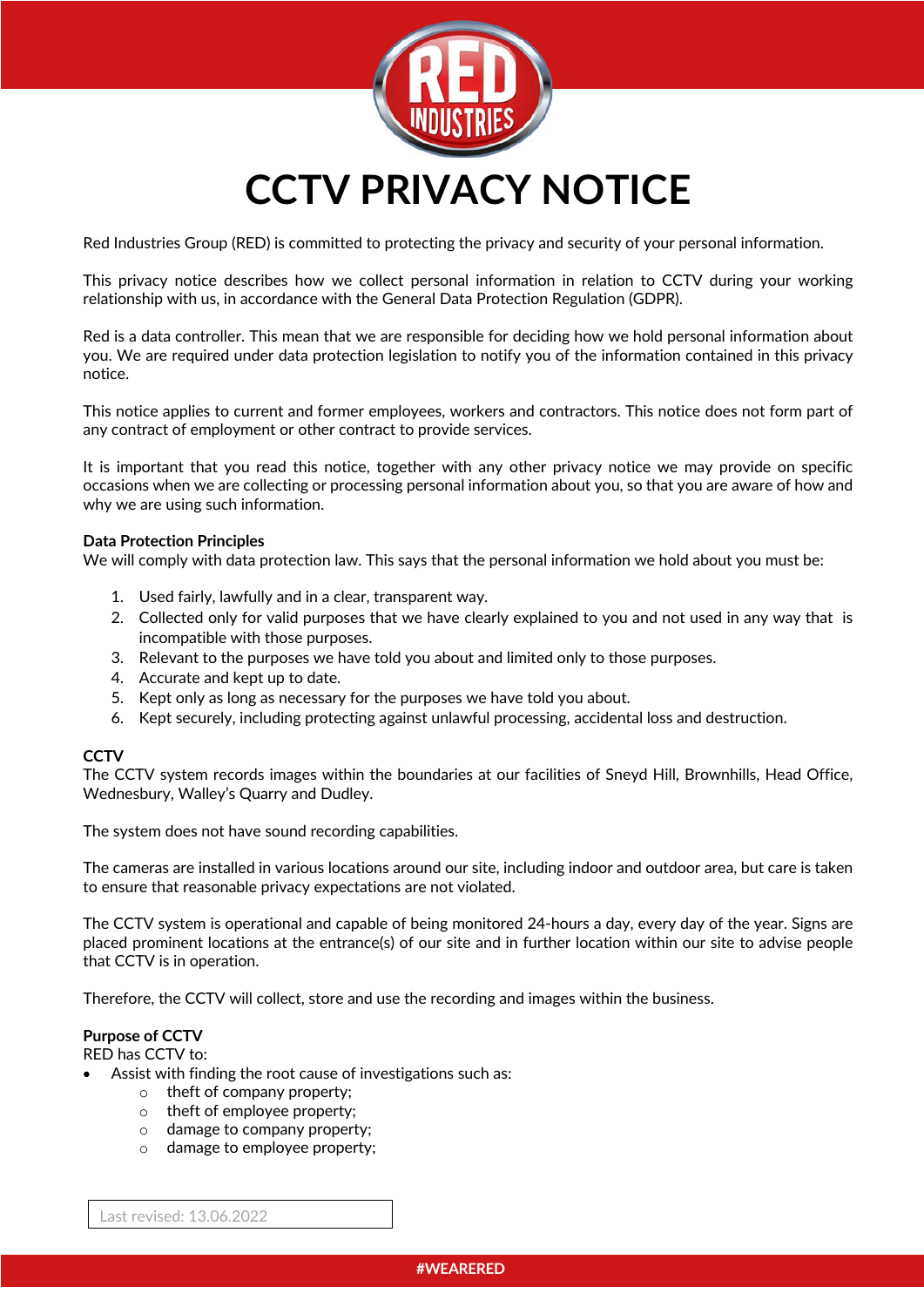

- Improve health and safety management by assisting with investigations into breach of company procedures relating to health and safety;
- Providing assistance in the situation of emergencies;
- Improve security on site, therefore prevent acts of crime;
- Monitor and ensure compliance with regulatory requirements; and
- Prevent, reduce, detect and investigation incidents, employee or visitor misconduct.

CCTV will not operate in toilets, private offices or changing rooms, unless this is necessary for the investigation of a serious crime or there are circumstances in which there is a serious risk to health and safety or to the operation of the employer's business. CCTV will be used in this way only where it is a proportionate means of achieving the aim in the circumstances.

Covert CCTV will only ever be set up for the investigation or detection of crime or serious misconduct.

CCTV evidence may be used against an employee in disciplinary proceedings only where such evidence tends to show, in the reasonable belief of the employer, that he or she has been guilty of misconduct. The employee will be given a chance to see and respond to the images in these circumstances.

## **Covert recording**

Covert CCTV will only ever be set up for the investigation or detection of crime or serious misconduct. The use of covert CCTV will be justified only in circumstances where the investigator has a reasonable suspicion that the crime or serious misconduct is taking place and where CCTV use is likely to be a proportionate means of securing evidence.

The company may only undertake covert recording with the written authorisation of a Director where informing individuals that recording is taking place would seriously prejudice the reasons for that process and/or there is good reason to suspect that illegal or unauthorised action is taking place.

CCTV will be installed only if it is a necessary and proportionate way of dealing with a problem. RED will ensure that all cameras are set up in a way that ensures that there is minimal intrusion of staff privacy, and that any intrusion is fully justified.

In areas of surveillance, signs will be displayed prominently to inform employees that CCTV is in use.

Any such monitoring will only be carried out for a limited period consistent with the objectives of the monitoring, and only for a specific, authorised activity.

All such monitoring will be documented showing the reasons that the covert monitoring was authorised.

### **Disclosure of images**

The following people will have access to CCTV Footage:

- Chairman
- CEO
- Group Operations Director
- Group Technical Director
- Group Sales Director
- Chief Finance Officer
- Group Treatment and Transfer Manager
- Group Marketing Manager
- Operations Managers

Only a director can authorise the disclosure of images to the police or other law enforcement agencies.

We currently use GB Monitoring who can remotely monitor the CCTV images for safety, security and protection

Last revised: 13.06.2022